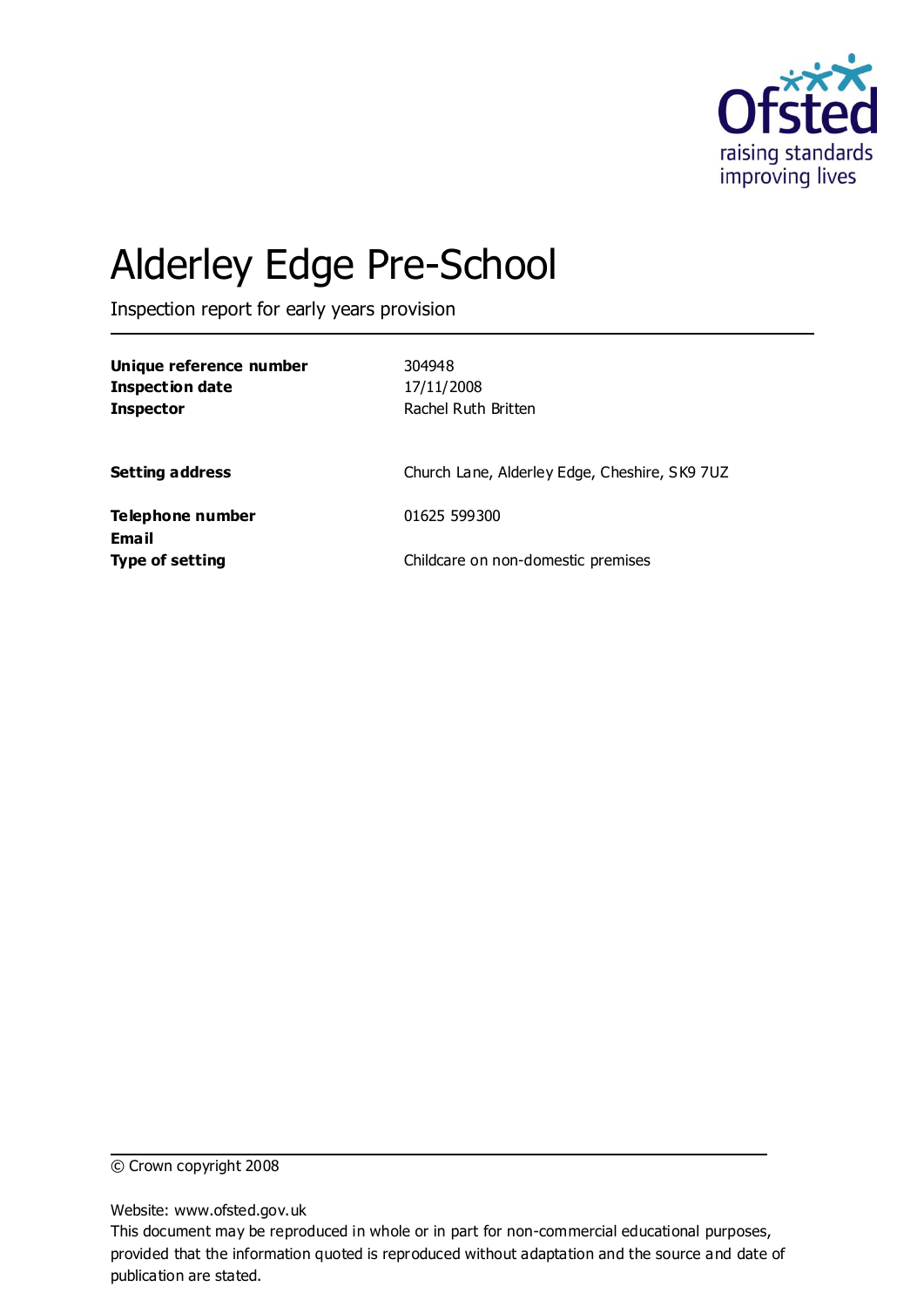#### **Introduction**

This inspection was carried out by Ofsted under Sections 49 and 50 of the Childcare Act 2006 on the quality and standards of the registered early years provision. 'Early years provision' refers to provision regulated by Ofsted for children from birth to 31 August following their fifth birthday (the early years age group). The registered person must ensure that this provision complies with the statutory framework for children's learning, development and welfare, known as the *Early* Years Foundation Stage.

The report includes information on any complaints about the childcare provision which Ofsted has received since the last inspection or registration whichever is the later, which require Ofsted or the provider to take action in Annex C.

The provider must provide a copy of this report to all parents with children at the setting where reasonably practicable. The provider must provide a copy of the report to any other person who asks for one, but may charge a fee for this service (The Childcare (Inspection) Regulations 2008 regulations 9 and 10).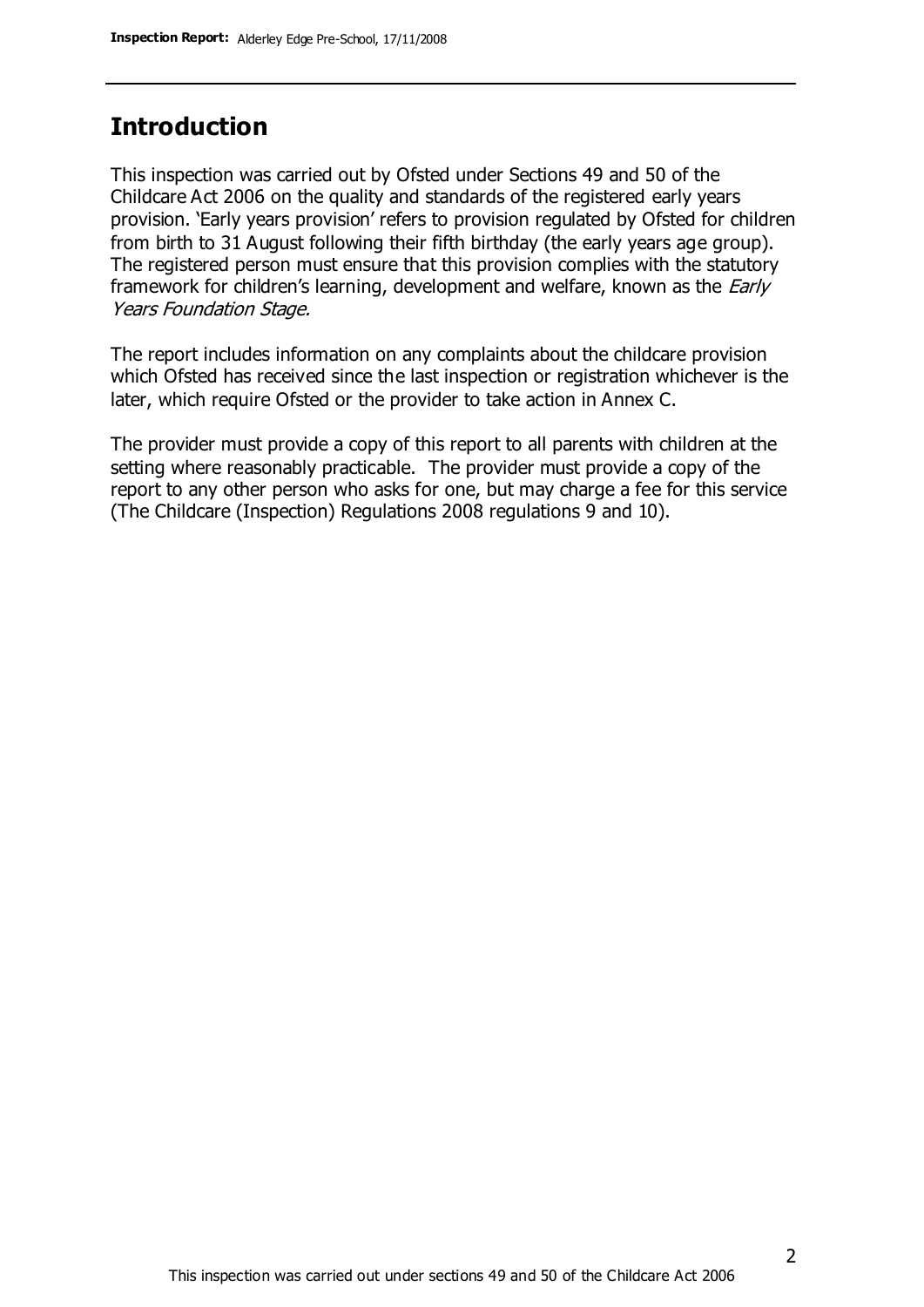# **Description of the setting**

Alderley Edge pre-school playgroup was registered in 1976. The setting is committee run and operates from a classroom in Alderley Edge County Primary School. There is a secure area available for outdoor play. A maximum of 20 children aged two to five years may attend the setting at any one time. The setting is open five days a week from 08.45 to 15.00 during term time. Children attend from the local community and surrounding areas.

There are currently 30 children on roll aged from two to four years. All of these are within the Early Years Foundation Stage (EYFS). The setting does not offer care to children aged over five years and is not registered by Ofsted on the compulsory and voluntary childcare register. The setting offers support to children with learning difficulties and disabilities and is supporting children who speak English as an additional language.

The setting employs six members of staff including the manager. Of these, four staff are qualified to level three in early years and one is qualified to level two. The setting receives support from the local authority early years advisory team and is a member of the Pre-school Learning Alliance.

# **Overall effectiveness of the early years provision**

The committed staff team provide a welcoming setting and use varied resources to satisfactorily promote children's welfare, learning and development. Staff recognise the uniqueness of each child and work as a team to include each one and follow their choices and interests. They establish satisfactory partnership with parents. They have sole use of their new location, which brings improvements to the learning environment to better meet children's care and welfare needs and facilitate transition into the reception class. However, the leadership and management of the setting hold back the overall effectiveness of the provision. Leaders' capacity to improve is limited by a lack of confidence about implementing the EYFS. They have adequately addressed most issues raised at the last inspection, but little time has been given to formal self-evaluation and prioritising continuous improvement.

## **What steps need to be taken to improve provision further?**

To further improve the early years provision the registered person should:

- ensure that all staff have a clear understanding of their roles and responsibilities under the requirements of the EYFS
- consider how the environment, resources and daily routines can be better used to increase children's independence, inclusion, participation and sense of belonging
- ensure that key persons establish strong links with each child in their care along with their respective parents to assure continuity and appropriate care
- improve the organisation of the documentation, so that items like complaint records, evidence of staff suitability and contact details, fire drill records, risk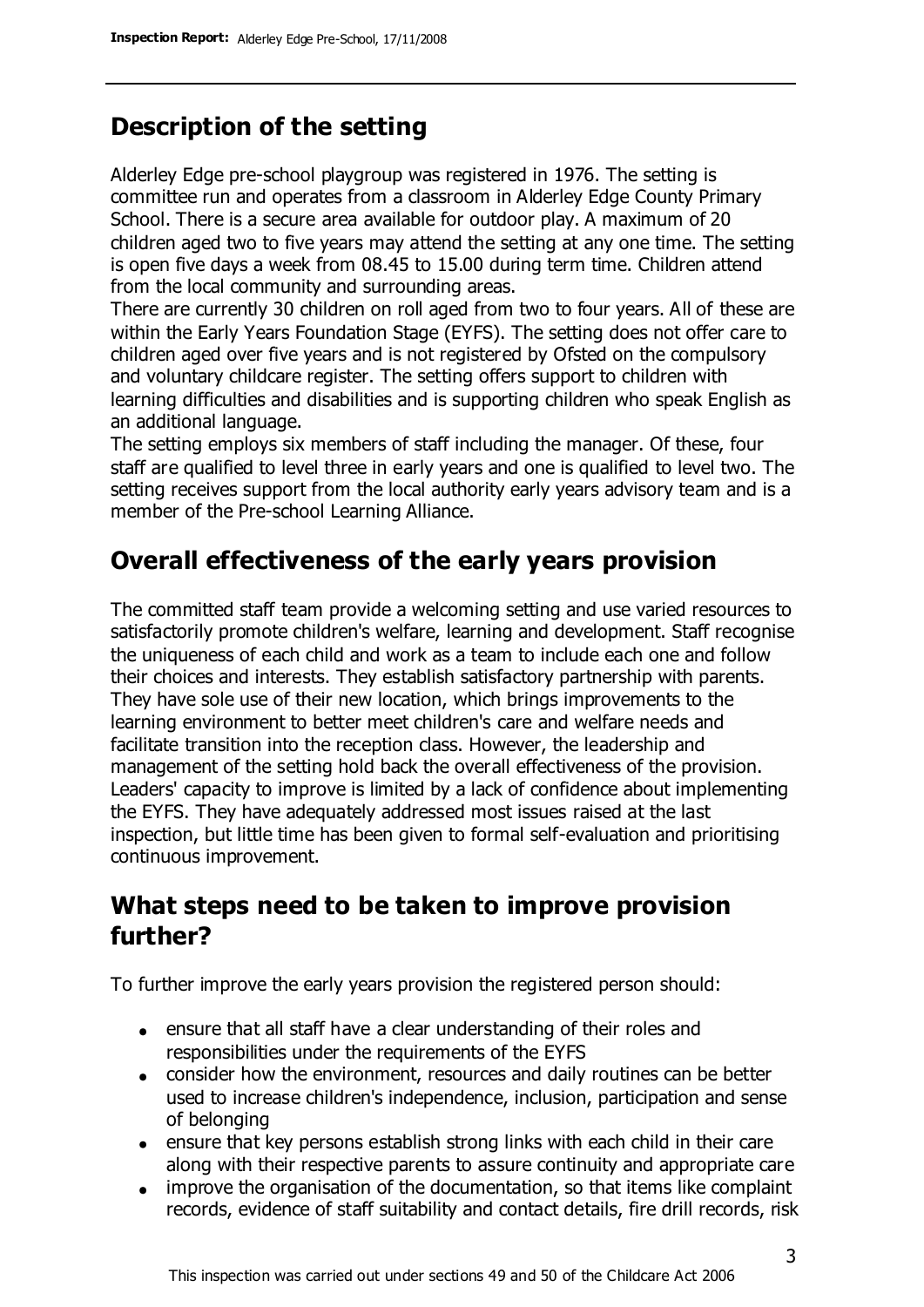assessments, observation notes about children and parental consents are easy to locate for use or inspection.

To fully meet the specific requirements of the EYFS, the registered person must:

• assess children's starting points and continuously undertake sensitive observational assessment which is used to document what children can do and the next steps they need to take to make progress towards the early learning goals and the state of the 17/12/2008

use the risk assessment to identify aspects of the indoor and outdoor environment that need to be checked regularly and maintain records of when and by whom they were checked. Conduct risk assessments for each specific outing, including an assessment of the required adult to child ratios. 17/12/2008

### **The leadership and management of the early years provision**

The setting employs suitable and mostly qualified part time staff who work hard together to provide for each child's welfare and development each day. They are adequately supported by the committee and receive appraisals and some essential training, for example, in first aid and the EYFS. However, some training is not effectively shared across the whole staff group to raise everyone's skills evenly. Staff who have specialist roles, for example, in child protection, special needs, or ICT, ensure that all the team know enough to adequately safeguard and meet children's individual needs, but staff tend to defer to these specialists most of the time.

Most policies and procedures are in place to safeguard children although these are not clearly organised for all to use them to best effect. For example, risk assessments are completed annually, but not used to check or document the safety of the setting day to day. Nevertheless, door security and collection arrangements assure children's safety and well-being. Half termly emergency evacuation practises ensure that children know what to do, although these have not been documented to highlight any difficulties.

There are flexible daily routines and plans for activity incorporating children's choices, enabling them to learn through play and discovery that interests them. However, resources and space at child height are not best organised to allow children to find and set up their activity choices or display their own work. Similarly, key workers do not involve children significantly in daily routines which can extend their independence and promote their sense of belonging in the setting.

Warm relationships exist between staff and most parents. Parents express confidence in the setting's ability to meet their child's welfare and development needs and prepare them for school. Parents' views are elicited through questionnaires and there are newsletters and parents' evenings to involve them and tell them about the curriculum. Accident, incident and medication procedures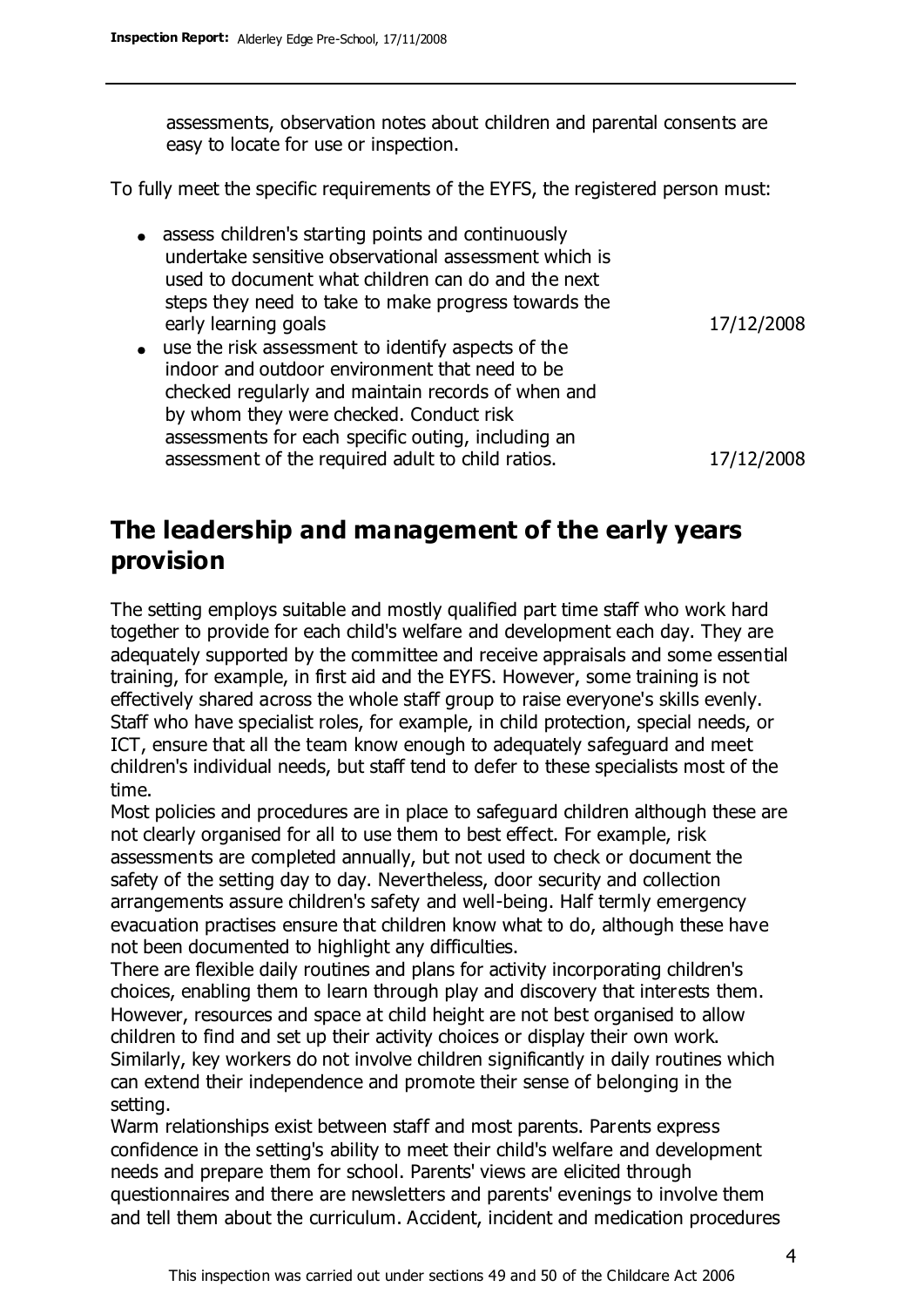fully include parents and their consent is sought before photographic evidence is used. This assures children's health and safety. However, little useful information is displayed for parents and key workers do not confidently observe and document children's starting points, daily progress or plans for next steps in regular conjunction with their parents and carers. Staff cannot therefore use progress records productively to include parents in their child's learning journey. Overall, weaknesses in leadership and management do not put children at risk of harm and the managers and committee have adequate capacity to address areas of weakness. They have begun work on the Ofsted self-evaluation document and seek external advice to identify improvements in organisation which will improve safeguarding and partnership.

## **The quality and standards of the early years provision**

Adults support children's activities by purposefully engaging with them as they play. They encourage children to initiate their own creative, constructive and imaginative play. Adults know individual children well and encourage their communication skills, literacy and numeracy by listening and weaving relevant questions and challenges as children use the play dough, colouring materials or farm and zoo animals. Many children's confidence and ideas are developing well. They perform action songs which are filmed on video and spontaneously count, shouting out the bounces they make on the space hoppers. Similarly, many can devise creative role plays together and talk about their pictures and what they are going to do with them. They are active learners who are creative and decisive. Planned activities follow themes, such as Harvest Festival or Remembrance Day, so that children are learning about the world, seasons, diverse community and history through art, stories, experiments with real objects, outdoor play and trips, and visiting adults. Children's learning is sometimes consolidated through reference to photos and discussions with staff during subsequent activities and there are plans to use slide shows and video footage at the end of sessions to show parents what their children have been doing.

Children register themselves in by finding their name card and posting it into the box. They also have their own drawer to put their things in to take home. Extended free play sessions provide ample time for confident children to pursue and complete activities. However, opportunities to select, set up and put away activities are somewhat limited because many resources are not in the room at child height. Similarly, children do not clearly understand what is happening now and next. Group times are not well used to plan or review activities with children and they have few opportunities to share their ideas and thoughts or consolidate their learning. As a result, a few children's personal, social and emotional development is held back and they are unable to independently make full use of the long open play sessions.

Children's health and safety is adequately promoted throughout sessions as staff use signs, stories and activities to help children learn why they need to employ good personal hygiene, eat healthy foods and walk and play safely, especially where there is traffic. Children are taught about the importance of washing their hands but individual plates are not used at snack times. Special themed activities, games, trips and visitors are also used to teach children about social responsibility and respect for all others. For example, children take part in charitable events for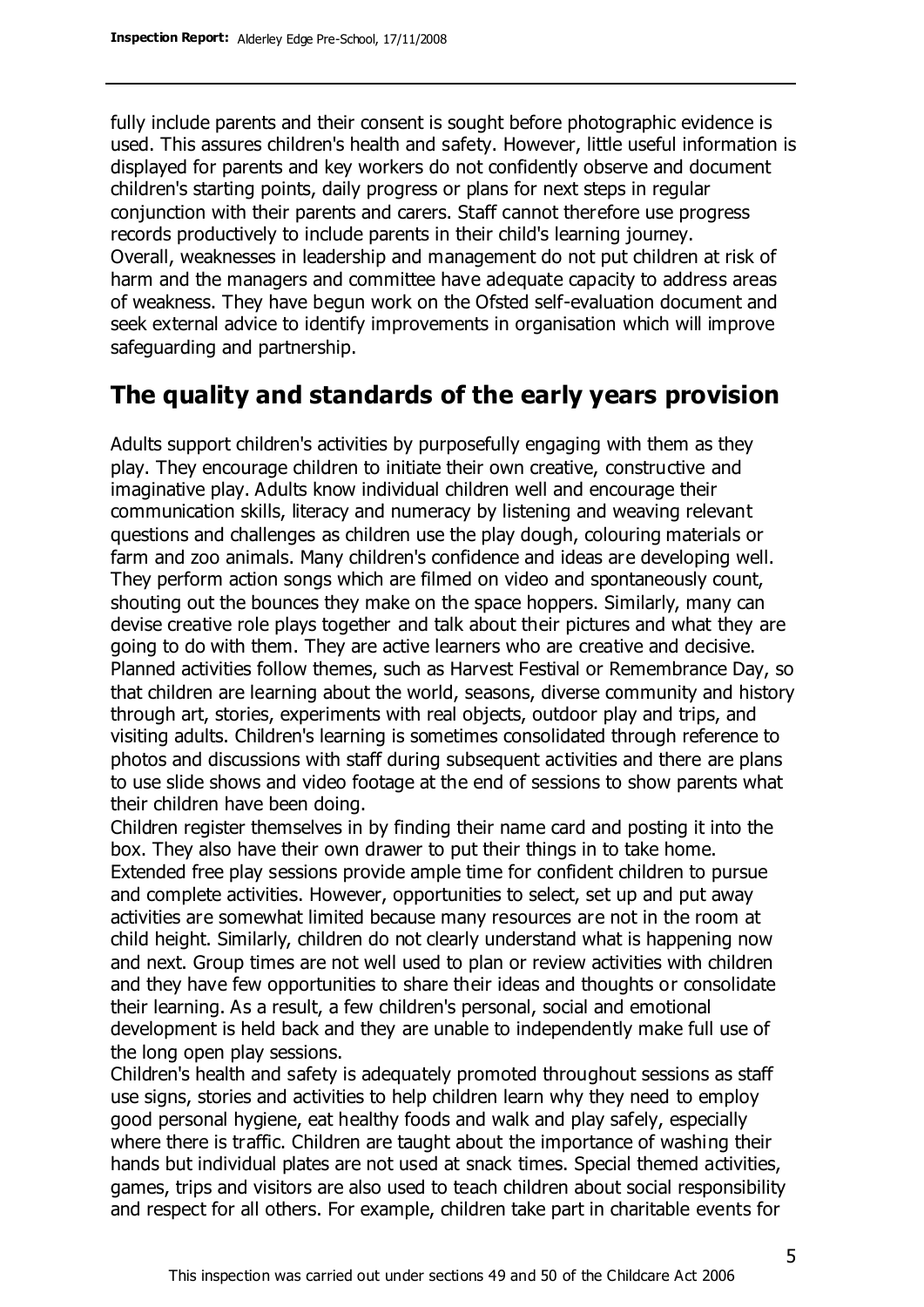children in need. However, staff do not take all opportunities to include more withdrawn children. Good manners and participation in the running of the sessions are not sufficiently prioritised. For example, children do not take much part in preparation of their snacks or serving, clearing or cleaning up. As a result, children do not have a strong sense of responsibility for the cleanliness and safety of the setting or one another and some are not developing as much independence and competence as possible.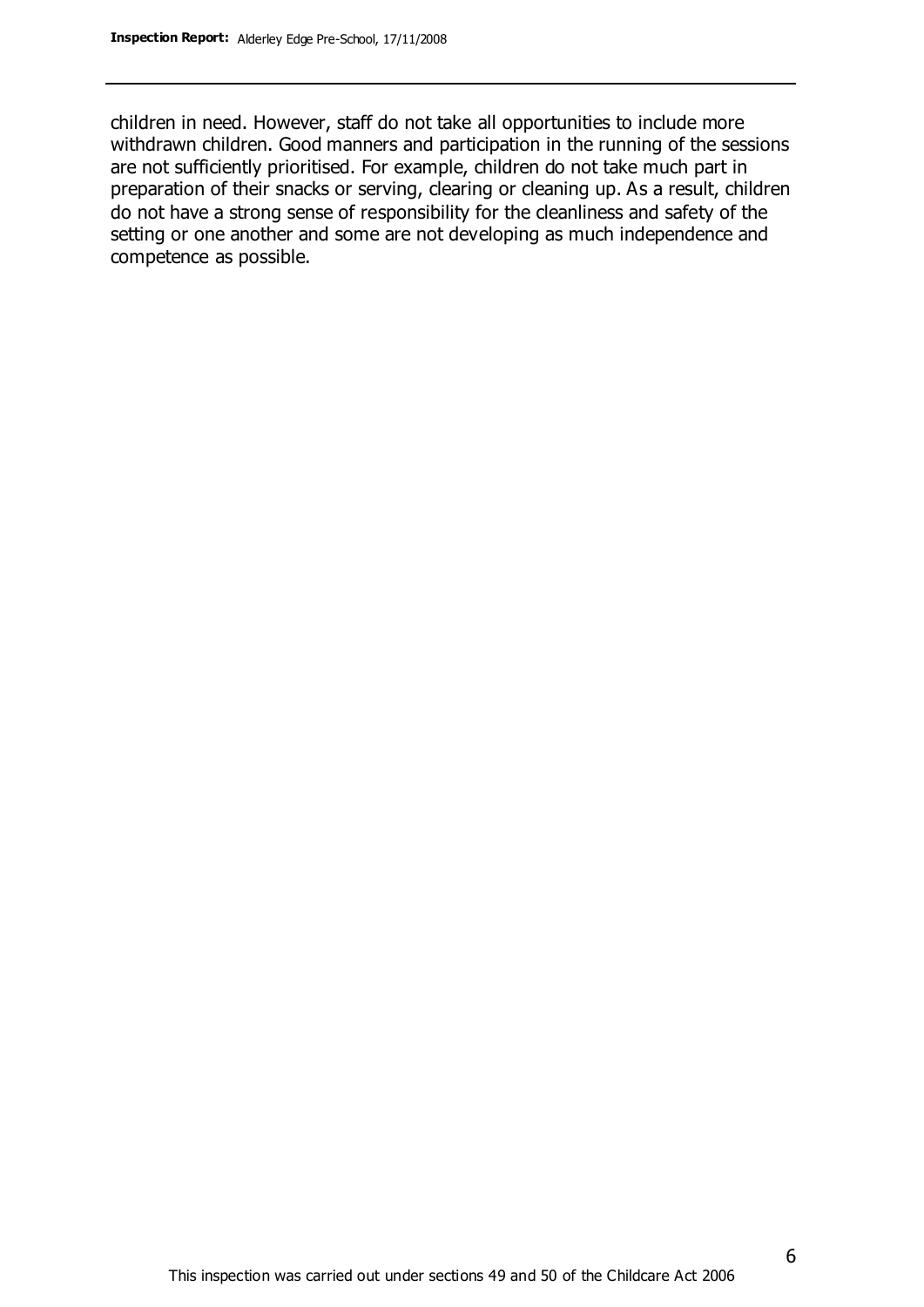# **Annex A: record of inspection judgements**

#### **The key inspection judgements and what they mean**

Grade 1 is Outstanding: this aspect of the provision is of exceptionally high quality Grade 2 is Good: this aspect of the provision is strong Grade 3 is Satisfactory: this aspect of the provision is sound Grade 4 is Inadequate: this aspect of the provision is not good enough

#### **Overall effectiveness**

| How effective is the provision in meeting the needs<br>of children in the Early Years Foundation Stage? |  |
|---------------------------------------------------------------------------------------------------------|--|
| How well does the provision promote inclusive practice?                                                 |  |
| The capacity of the provision to maintain continuous                                                    |  |
| improvement.                                                                                            |  |

#### **Leadership and management**

| How effectively is provision in the Early Years               |  |
|---------------------------------------------------------------|--|
| <b>Foundation Stage led and managed?</b>                      |  |
| How effective is the setting's self-evaluation, including the |  |
| steps taken to promote improvement?                           |  |
| How well does the setting work in partnership with parents    |  |
| and others?                                                   |  |
| How well are children safequarded?                            |  |

#### **Quality and standards**

| How effectively are children in the Early Years<br><b>Foundation Stage helped to learn and develop?</b> |   |
|---------------------------------------------------------------------------------------------------------|---|
| How effectively is the welfare of children in the Early                                                 | 3 |
| <b>Years Foundation Stage promoted?</b>                                                                 |   |
| How well are children helped to stay safe?                                                              |   |
| How well are children helped to be healthy?                                                             | 3 |
| How well are children helped to enjoy and achieve?                                                      | 3 |
| How well are children helped to make a positive                                                         | 3 |
| contribution?                                                                                           |   |
| How well are children helped develop skills that will                                                   |   |
| contribute to their future economic well-being?                                                         |   |

Any complaints about the inspection or report should be made following the procedures set out in the guidance available from Ofsted's website: www.ofsted.gov.uk